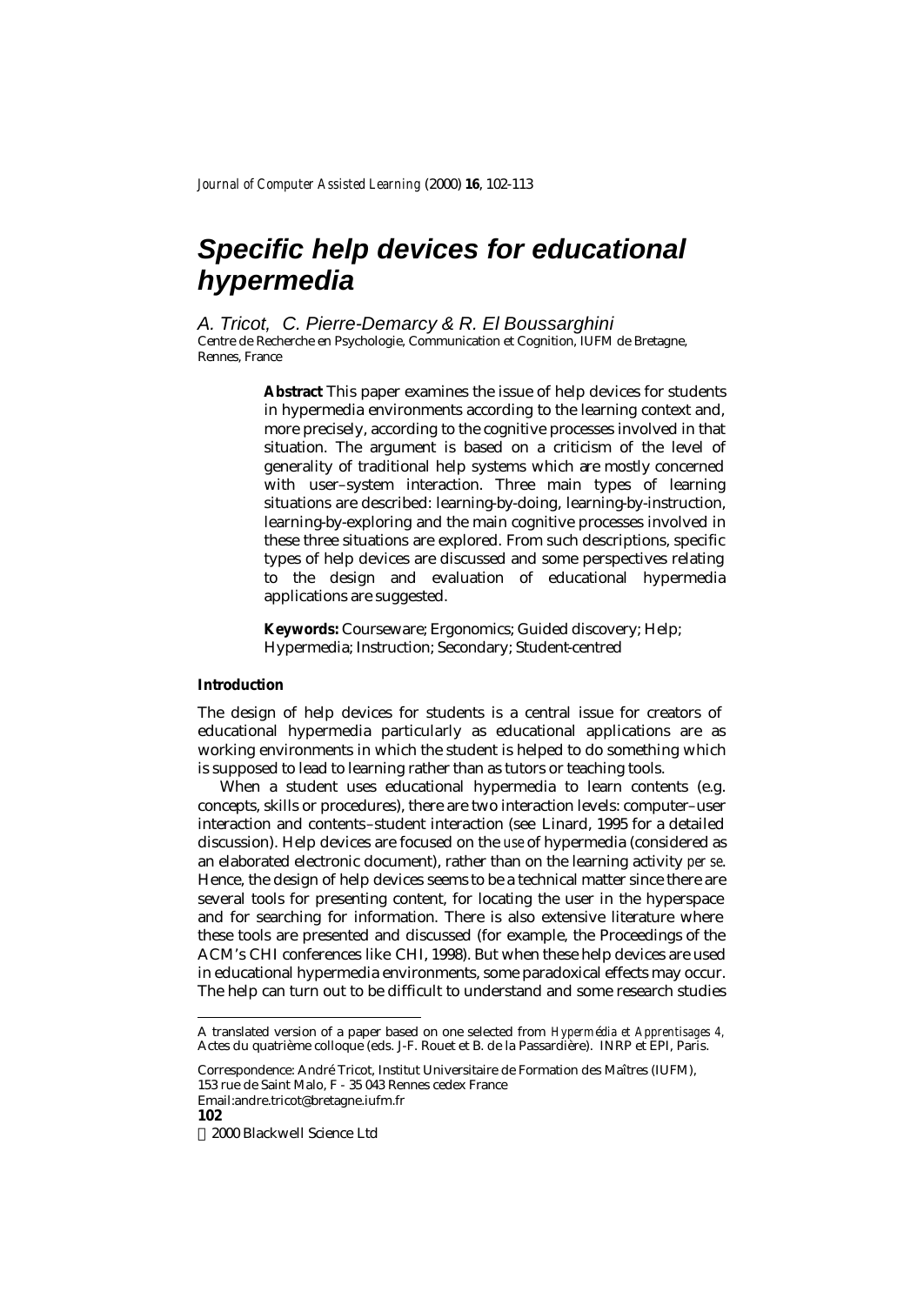suggest that help devices for comprehension or for locating information can have a negative effect on learning. For example, representing the relations between the contents of concept maps can make the material more difficult to understand for novice students (van Oostendorp & Hofman, 1998).

This paper claims that one of the problems raised by help devices is the level of generality in their definition and the fact that they focus on the computer-user interaction. It is argued that help devices must initially assist students in their learning activity (i.e. student-content interaction) in ways that relate to the learning in progress.

It is generally admitted that in hypermedia design there are three main steps (see, e.g. Fraïssé *et al*., 1996 or CACM, 1995)

- a contents or concepts analysis and their structuring;
- design of the navigation; and
- the interface design.

Hence, in educational hypermedia design, one can consider that navigation design corresponds to ′learning situation design′ and that interface design should take account of results from cognitive and educational psychology (Punyashloke *et al*., 1996). But how can such results be used to design effective educational hypermedia? So far the debate on educational hypermedia design has been either general 6tanton & Barber, 1992; Jonassen & Wang, 1993; Tricot & Bastien, 1996) or restricted to specific areas of learning (e.g. Punyashloke *et al*., 1996).

One of the main problems in designing educational materials is that there is no generally agreed framework relating types of materials and interventions to various learning goals. Learning goals can be described in terms of knowledge to acquire (concepts, structures, skills or procedures), but these goals may not be specified at the same level. For example, a schema can be a skill, but also a concept which can lead to different implications for learning (van Lehn, 1991).

This paper tries to describe learning situations according to the main cognitive activity which is involved. Specifically, *learning-by-doing*, *learning-byinstruction* and *learning-by-exploring* are considered and the implications of each for hypermedia design are explored.

*Learning-by-doing* is a knowledge acquisition approach (that may involve procedural as well as declarative knowledge) where the students have to find their way towards a goal, for example, the well-known Tower of Hanoï problem (Anzaï & Simon, 1979). However, in many learning-by-doing situations, where documents are used to present instruction and information, students' search activity involves hypothesis testing and solution or explanation building (Sweller & Chandler, 1994).

*Learning-by-instruction* occurs when an expert or a teacher transmits some new knowledge to students who, in turn, are expected to understand what is explained. The new knowledge may also be contained through in materials and illustrations (e.g. in lectures or as self-study by reading). From such prescribed narratives, students try to incorporate the new material into their pre-existing knowledge and this enables them to answer questions and generally use this new knowledge. Thus, the teacher's task is to help the novice to appropriate this information and transform it into knowledge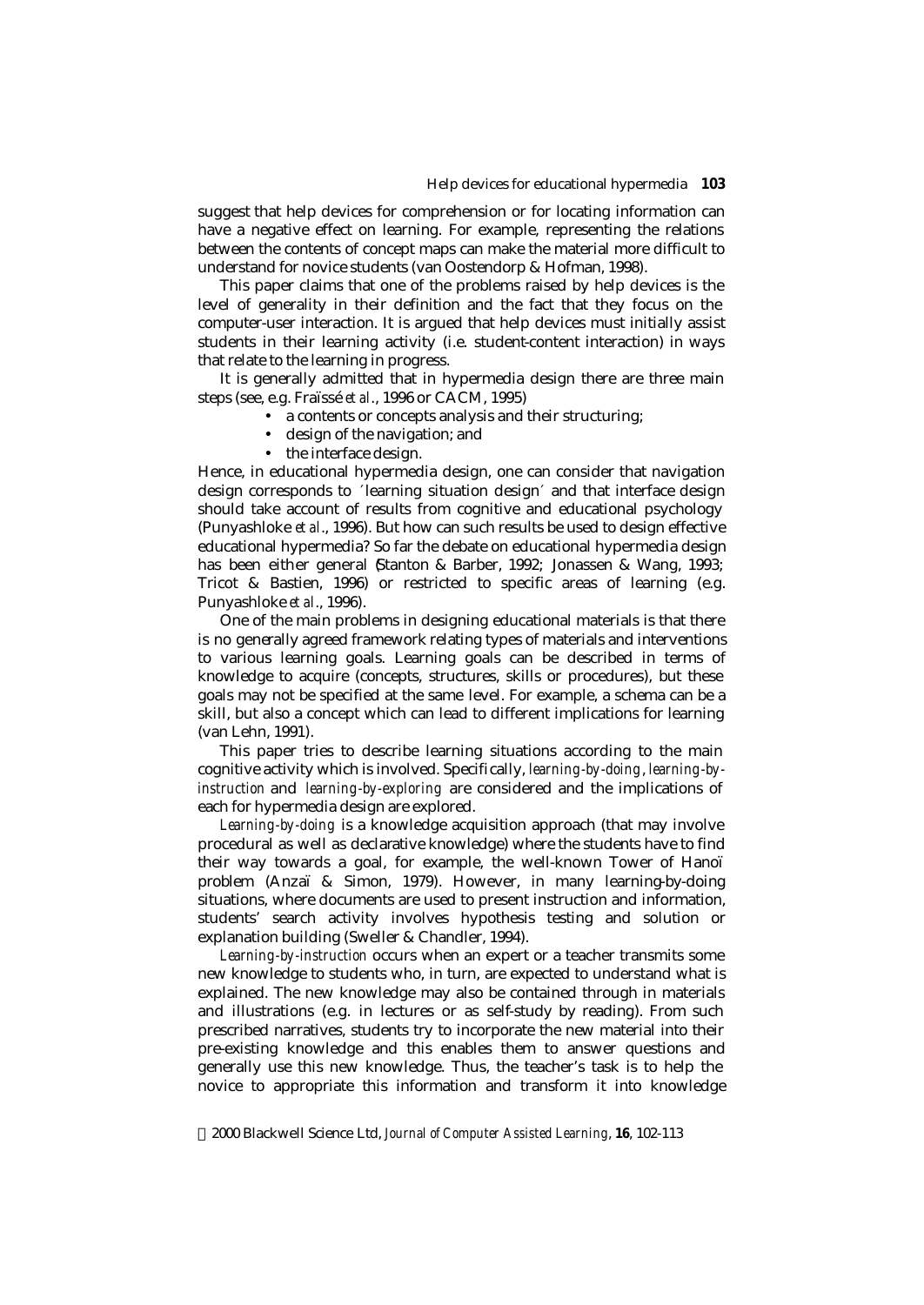(Kintsch, 1986; Mannes, 1988). It is generally admitted that concepts and skill acquisition can be the learning goals of this scenario but learning-by-doing techniques are needed to consolidate skill learning (Anderson, 1983; Byrnes, 1992).

*Learning-by-exploring* requires students to achieve more general goals or solve problems where considerable initiative is given to them. Students have to specify their task in detail and to seek, find and evaluate the relevance of content in relation to their goals. Hence, students have to create a concrete action plan, perhaps analysing the goal to create subgoals and, under this framework, seek for, compare and understand information and evaluate the relevance of the content.

This paper makes the hypothesis that educational hypermedia can support these three types of learning situations but the design requires different approaches to provide help for each type of learning activity.

#### **Approaches to providing help**

#### *Learning with hypermedia*

Hypermedia are in effect, documents or organised collections of documents. They were conceived by Bush (1945) and Nelson (1965) as computersupported documents (not software or databases, as described by Conklin, 1987.; Martindale

(1993) provides a good discussion of this point in the field of education). A document is considered to be structured material that enables the user to 'build sense'!





Hypermedia are electronic materials where the communication channel can be audio, visual or both; the code used can be linguistic, iconic or analogical (e.g. sounds, pictures, dynamic pictures); the structure can be linear or nonlinear (see Fig. 1.).

Many researchers claim that learning environments and can be improved by hypermedia. For example, Lowe (in press) reports that dynamic graphics make phenomena more understandable and Mayer & Sims (1994) claim that text-picture integration improves comprehension. Some point to the great possibilities offered by multiple information sources being available Britt *et al*., 1996) but the same authors and others (e.g. Dillon, 1996) note that when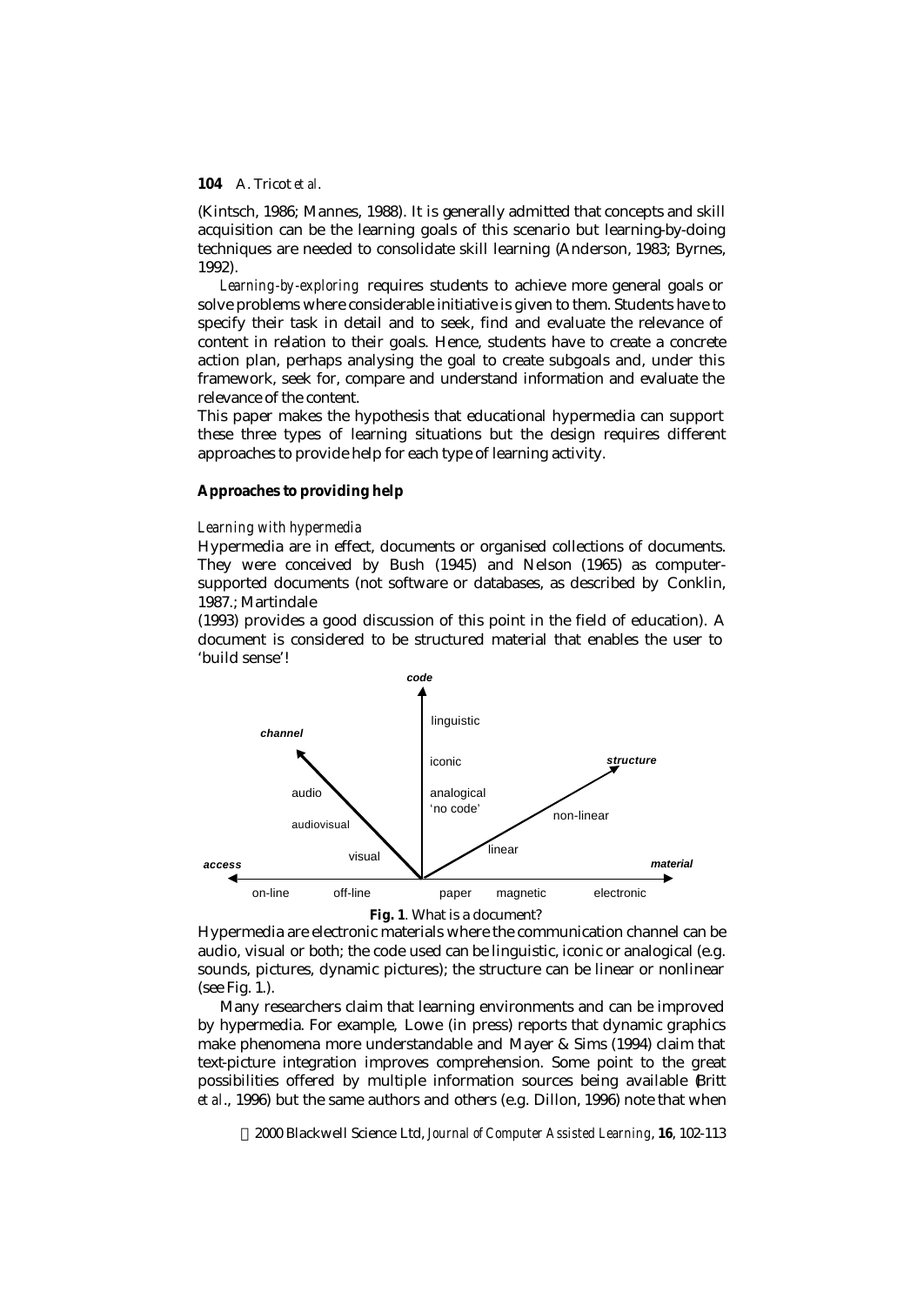the students have to seek information in complex hypermedia they can be diverted or become 'lost'. Students have to manage their 'information seeking problem' without the aid of a restrictive framework which structures traditional learning. It also seems that processing the information or rhetoric structure of hypermedia documents is more critical and more difficult than for traditional documents.

Hypermedia is not just a way of improving well-known learning situations. It can also provide new learning environments. One approach is to provide a 'criss-crossed conceptual landscape' (Spiro & Jehng, 1990) where students are able to revisit the same material from differing conceptual perspectives by traversing different but connected routes. Such hypermedia, it is suggested, allow the development of non-linear, associative links between materials that make this criss-crossing approach explicit (Swan, 1994). Jacobson & Spiro (1995) show that this approach improves knowledge transfer rather than purely memorising facts. They propose (p. 301) hypermedia learning environments '. that present the instructed knowledge by explicitly demonstrating critical interrelationships between abstract and casespecific knowledge components in multiple contexts will help prepare students to use knowledge in new ways and in new situations'

Others believe that educational hypermedia should reflect the structures of human memory and that by empirically deriving and then mapping the semantic structure of information onto hypermedia, and explicitly illustrating that structure will result in greater changes in the knowledge structures of the students (Jonassen & Wang, 1993). These authors have designed educational hypermedias that imitate experts' semantic memory in different domains and propose situations where the students have to explore and read the documents, answer questions and solve problems. However, they provide little evidence to show the efficiency of this approach.

Other researchers (e.g. Jacobs, 1992) argue that hypermedia merely provides new clothes for old educational approaches. Discovery-based learning, for Jacobs, has a long history from Socrates to Dewey, Bruner and Papert. According to Jacobs, the principal attraction of hypermedia is that it lends itself to nonsequential educational approaches since it encourages the free-association characteristics of human thought. But Jacobs also notes that free browsing is not, in itself, an efficient learning method and 'getting lost in hyperspace' can be a fundamental obstacle to learning-by-exploration using hypermedia.

Some researchers consider that hypermedia is a good medium for selfdirected learning: 'If learners are able to choose how the information and instruction is presented to them, in the manner that best suits their own style of learning, then the whole process may be more efficient' (Stanton & Barber, 1992; p. 149). In an empirical study comparing learning with linear and nonlinear materials, they show that hypermedia allows for different levels of prior knowledge, encourages exploration, and allows students to adapt material to their own learning strategy. Moreover, several studies (e.g. Forrester, 1994) note that, even if learning with hypermedia does not result in better performances, students seem to prefer hypermedia-based learning.

Many of these ′new directions' which use educational hypermedia have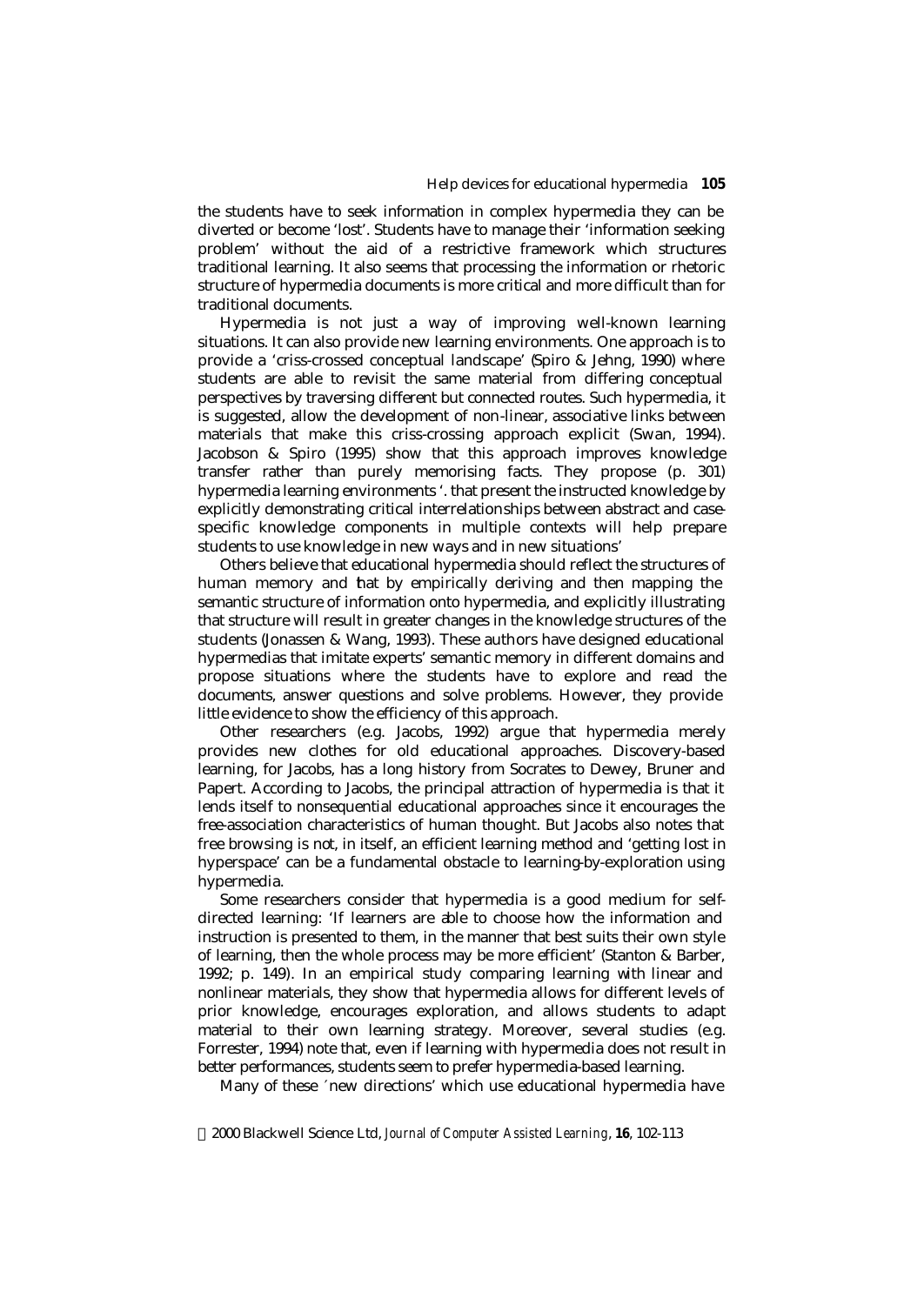much in common and can be called ′learning-by-exploring′ environments. Hence, in many such situations the student's activity is an ′information searching/problem solving′ activity. The problem/information space to be explored is mostly a documentary though many of the potentially available sources will not be processed. This implies that the student must formulate a goal representation as well as a ′browsing′ or ′information seeking′ strategy. Goldman (1996; p. 20) notes that this kind of learning requires that the students *'organise, regulate, manage, and evaluate their own knowledge acquisition processes*'.

At first sight, learning-by-exploring situations seem to use a number of cognitive processes that are present in learning-by-doing and learning-byinstruction. It is now appropriate to consider in more detail the cognitive processes involved in learning-by-doing, learning-by-instruction and learning-by-exploring in order to define help approaches as a 'means to facilitate the cognitive processes involved'.

# **Learning-by-doing environments**

In these situations students have to interpret 'instructions' that represents the task and identify the relevant components. For example, learning-by-doing may involve analogical transfer: students try to use a well known solution in a new situation that they considers similar, i.e. they mobilise pre-existent knowledge depending on their elaborated representations and categorisations. The students explore actively the task/information space and may modify their representations based on feedback. They may then formulate hypotheses (Sweller & Levine, 1982; Pierre, 1995) and test them as they proceed with the task. An important characteristic of learning-by-doing is repetition and practice in similar or related task situations. Another important requirement is feedback following students' actions which is necessary if students are to evaluate their own performance.

# *Learning-by-doing and the use of hypermedia*

Many researches have studied different ways to help students in learning-bydoing. Some of them have focused on the design of materials (Mayer & Anderson, 1992; Sweller & Chandler, 1994; Sweller *et al*., in press). They have shown that:

- many problem solving strategies such as means-ends analysis, while permitting problem solution, can interfere with learning;
- many common instructional techniques require students to attend to multiple sources of information that must be semantically integrated;
- some forms of redundant information (i.e. information not directly needed for the current task) can result in negative rather than positive effects for some students;
- instructional material amenable to the split-attention effect can be improved by presenting some of the material in auditory form;
- the cognitive load imposed by instructional techniques is most serious when dealing with materials that incorporate interacting elements that must be learned simultaneously rather than successively.

Hence, the design of instructional materials is important as it guides students'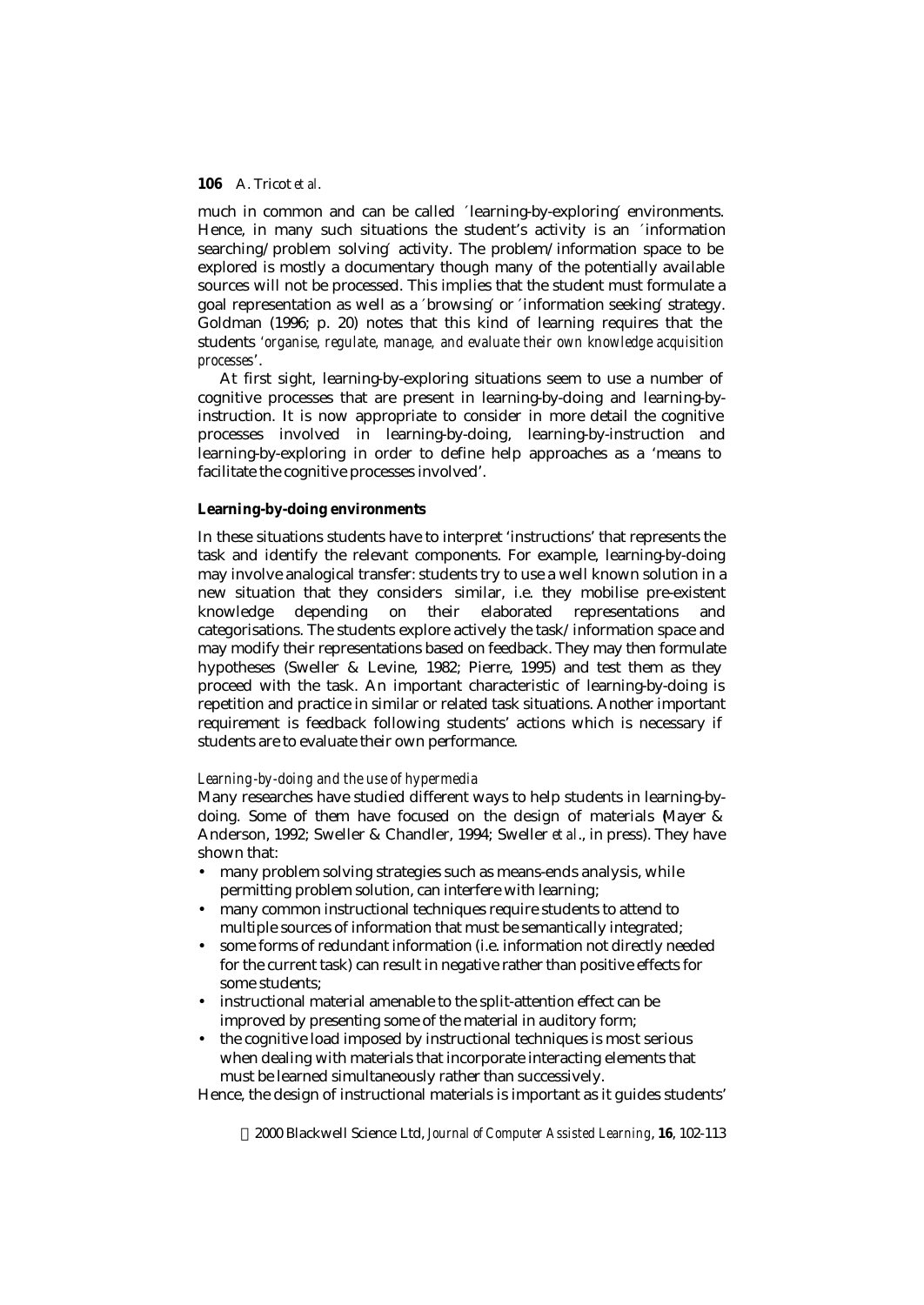information processing and help may consist of pointing out the features that assist an effective representation or categorisation of the problem. According to Katz *et al*. (in press), hypermedia can provide: dynamic and graphical representations of the problem/task space; visualisation aids for complex and dynamic systems and graphical comparisons between the experts' and students' solution paths.

Other researchers (Carter & Walsh, 1992; de Vries & de Jong, 1997; Wright, in press) argue that hypermedia provides new and useful materials to support complex problem solving (e.g. in decision-making or design tasks). Oliver & Omari (1999) point out that online access allows students to ask questions, seek information, develop problem solutions and communicate with other students and teachers.

## *Help which should be available in learning-by-doing using hypermedia*

First of all, it seems that the results obtained with classical materials are often usable in hypermedia environments. For example, strong effects on learning are claimed (Mayer & Sims, 1994; Kalyuga *et al*., 1998) by using speech to add comments on pictures and by using computer-generated animations.

However, it also seems important to manage these various information modalities and levels. Bétrancourt & Bisseret (1998) suggest that one of the problems raised by hypermedia is the processing of multiple discourse levels, either in text/text or in text/picture configurations. For example, it is sometimes difficult for the user to discriminate foreground and background information. Bétrancourt and Bisseret show that setting background information in pop-up windows does not disturb and may even improve the memorising and comprehension of information. Pop-up windows are also effective for information search and make it possible to foreground some information giving the document some structure. Further, insertion of pop up windows also makes it possible to integrate various types of coreferenced information which facilitates their cognitive integration (Sweller *et al*., 1990) and can help to reduce a cognitive overload sometimes found with paper organisers.

#### **Learning-by-instruction environments**

In learning-by-instruction students acquire new knowledge when they elaborate a situation (or a mental model) using information included in the text which relates to the task they have to fulfil, building on their pre-existing knowledge.

At the first stage, the symbolic information processing is a lexical and syntactic one which, at the second stage, is developed into a macrostructure, for example, the links between concepts or arguments. At a third stage, the structure becomes an active mental model of the situation. All these stages, which define the learning process, depend upon previous knowledge and experience.

# *Learning-by-instruction and the use of hypermedia*

To assist the first processing stage, the designer has to use appropriate vocabulary and syntactic structures. Also, at the second (macrostructure) stage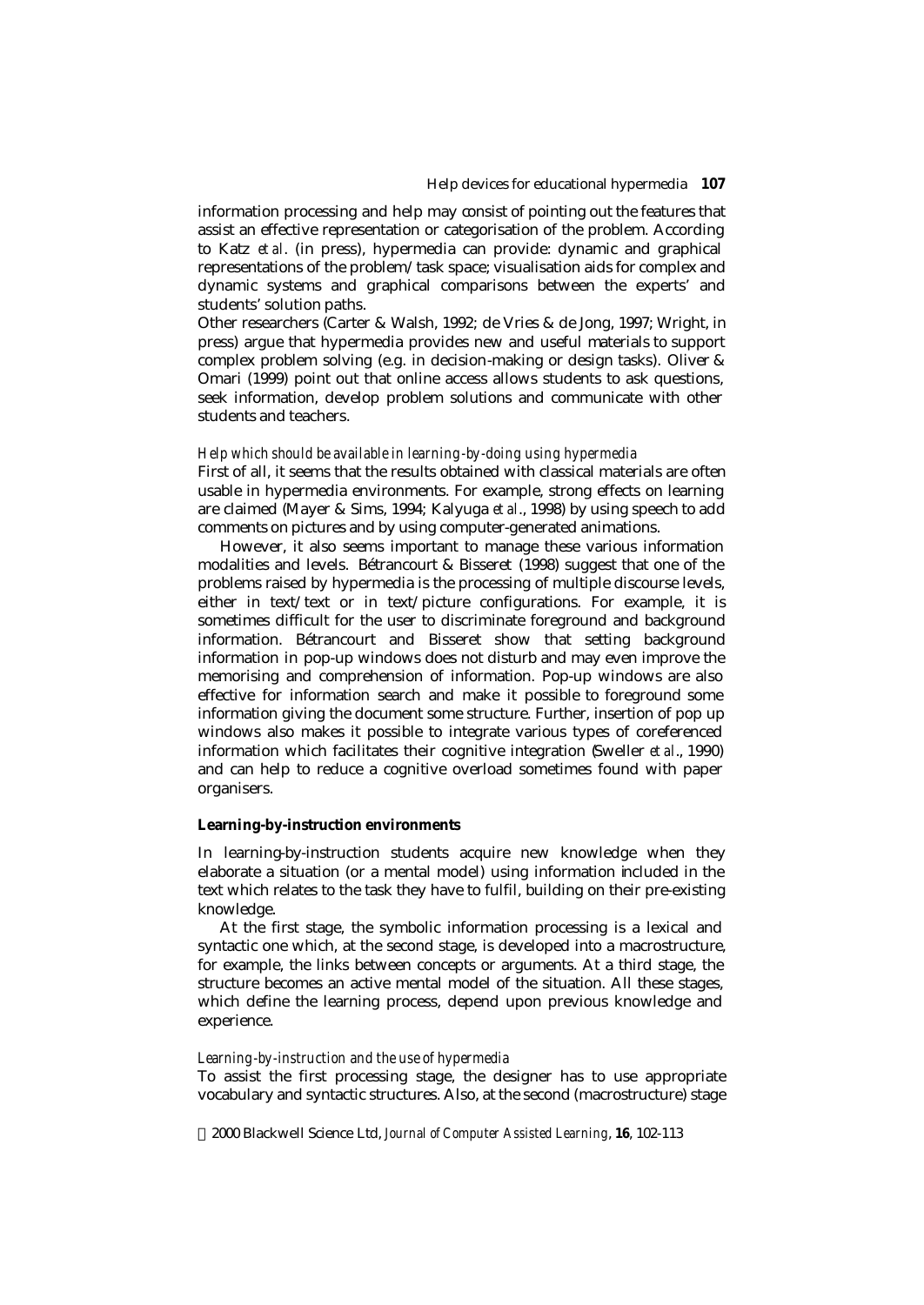arguments should be linked using well-known schema (de Beaugrande, 1981; Waller, 1987). The third stage in which a mental model is developed concerns student knowledge and mental activity related to the theme or the situation and uses earlier knowledge.

It is useful if in learning new material, it is possibile to process the same content in different ways so that understanding is consolidated (Mayer, 1983; Dillon, 1994; Kalyuga *et al*., 1998). Hypermedia allows designers to integrate different information formats dynamically. Texts, sounds and pictures can be integrated and hypermedia also allows designers to represent dynamic and complex phenomena so that processes can be illustrated over a period of time.

#### *Help which should be present in learning-by-instruction using hypermedia*

At the lexical and syntactic stage, word definitions may appear in pop-up windows (Bétrancourt & Bisseret, 1998) or as additional speech (Tindall-Ford *et al*., 1997) thus providing a glossary of the domain. An information selection or hierarchical display of content can be developed and related to students' answers on a pretest (Tricot & Rufino, 1999). The system should also take into account students' different purposes related to the specific instructional tasks and their level of knowledge, i.e. how familiar they are with the domain. However, students will need aids to assist in navigation and in linking to previous experience.

# **Learning-by-exploring environments**

The specific cognitive process involved in learning-by-exploring is ′advanced knowledge acquisition′ and *Cognitive Flexibility Theory* describes this activity (Punyashloke *et al*., 1996). For these authors, advanced knowledge acquisition concerns the acquisition of flexible cognitive representations that '. . . *enable the transfer of knowledge to contexts different from those that had been involved originally in the teaching of the material. Such representations increase the likelihood that knowledge ensembles can be constructed as required*' (p. 292). It is recommended that knowledge ensembles are explored from many perspectives. Spiro *et al*. (1987; pp. 187–188) use the metaphor of a ′crisscrossing landscape′ by which '*. . . the twin goals of highlighting multifacetedness and establishing multiple connections are attained.*'

Rouet & Tricot (1996) also developed a framework (the ESP model) describing hypermedia users' activity as problem solving and contents processing activities which may be used for learning-by-exploring. This model represents a processing cycle of three main stages: goal evaluation, topic selection and content processing.

Goal evaluation first takes place at the very beginning of the activity when the student has first to determine whether a solution or answer can be produced and what means should be used to reach a solution. The goal may be defined in terms of information to be acquired and then, in a learning-by-exploring task, the student may focus on methods of structuring and organisation or on processes to be applied to the information (e.g. text summarisation).

During the content processing stage, the student acquires a cognitive representation and hence an understanding of the problem task domain, but their understanding process involves a hierarchy of processing levels.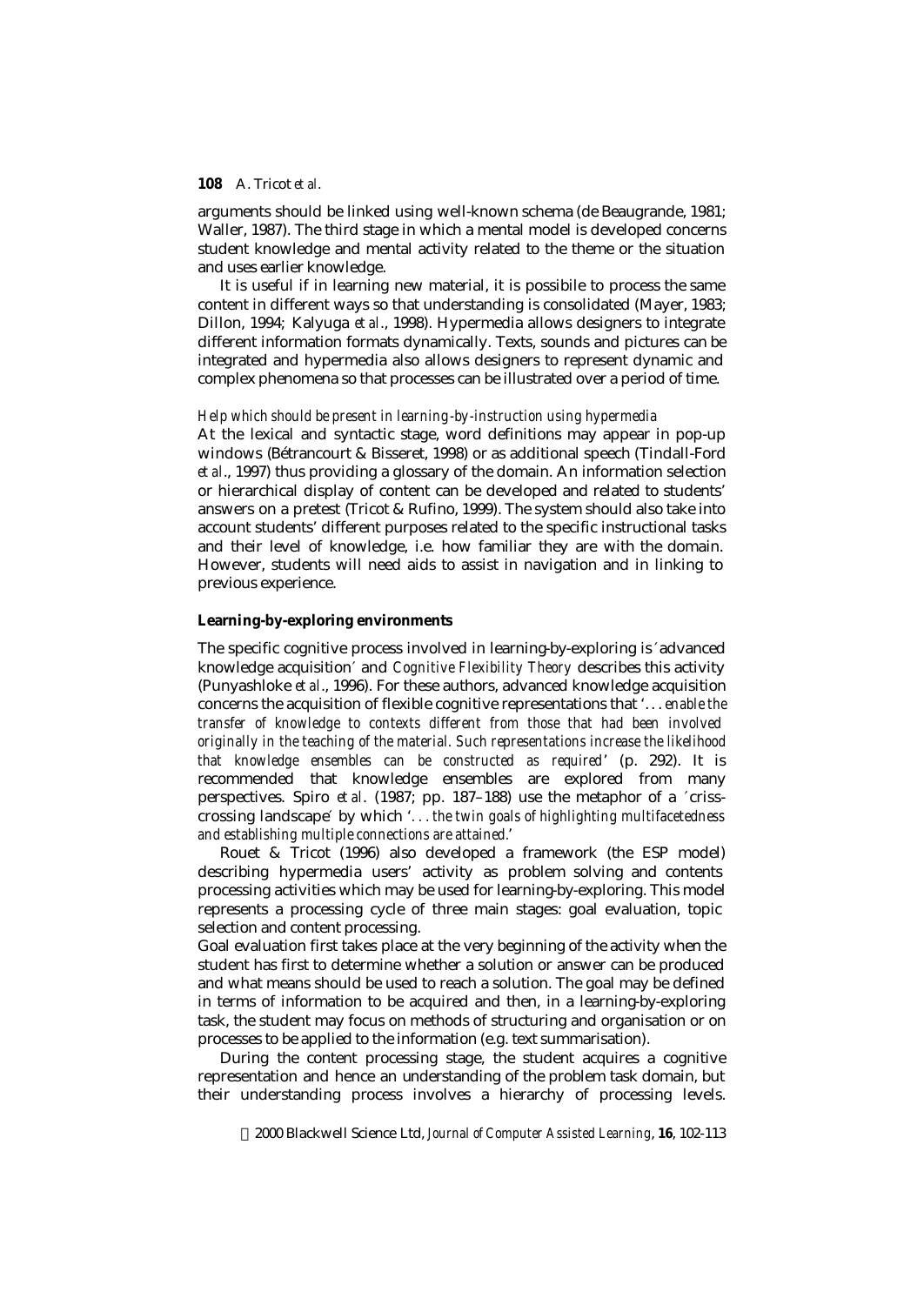Goldman (1996) and other authors (see Ayersman, 1995 for a review) outline the important role of metacognition and for Rouet & Tricot (1998), three metacognitive processes are implicated in hypermedia use:

- Plans: choosing and planning the means to find the relevant information.
- Controls: monitoring the search process and verifying or judging the value of the material in relation to the task goals; and
- Regulation: modifying or continuing the hypermedia activity to enhance the result (e.g. the students will relate the material to their previous knowledge and on this basis may modify current plans or decide to change the goal representation).

## *Help which should be present in learning-by-exploring hypermedia*

If Rouet & Tricot's (1996) model is valid, then it is possible to propose educational hypermedia help that is: related to task management; related to information selection and related to understanding. Help related to task management mainly consists of assisting students to elaborate an appropriate goal representation whereas help related to information selection concerns two aspects: an identification of information categories and assistance in making a choice between those categories.

A further kind of help operates at a ′metacognitive′ level. As Goldman (1996) notes, several studies in educational hypermedia argue that it is possible to improve learning by leading the students to think about their own activity, their own learning. This metacognitive level can be promoted by giving information about relationships between the hypermedia nodes or by asking questions that require reflection about the activity (e.g. in planning and decision making).

Such ′metacognitive help′ might focus on the semantic relationships between the hypermedia nodes though such help can be difficult to design. There are many tools for visualisation, ranging from simple outlines to 3D graphics (Silva, 1992) and sophisticated presentations (e.g. concepts maps, with fish-eye views). However, Stanton (1994) conducted experiments which showed that concept maps may lead to poorer learning performance, lower perceived control over the hypermedia system and poorer development of cognitive structures. Concept maps seem to have, in the best cases, short-term effects on learning (Goldman, 1996) and they may add to the cognitive overload rather than reducing it (Recker & Prirolli, 1992). In contrast, Britt *et al*. (1996) have argued that graphical representations of the relationships between contents are efficient provided they are unambiguous, homogeneous, simple and represent just one kind of relationship between the contents (i.e. links have only one semantic value, one meaning). In their meta analysis of experimental studies of hypermedia use, Chen & Rada (1996) compared graphical maps and textual user interfaces. They showed that graphical maps have a beneficial effect on tasks (measured in terms of goal achievement) and on efficiency (measured in terms of time to achieve the goals). They also report that hypermedia efficiency depends on users' expertise and on task complexity (′hypermedia expert users' benefit more from hypermedia tools for open tasks, but they often spend more time on task). Kim & Hirtle (1995) also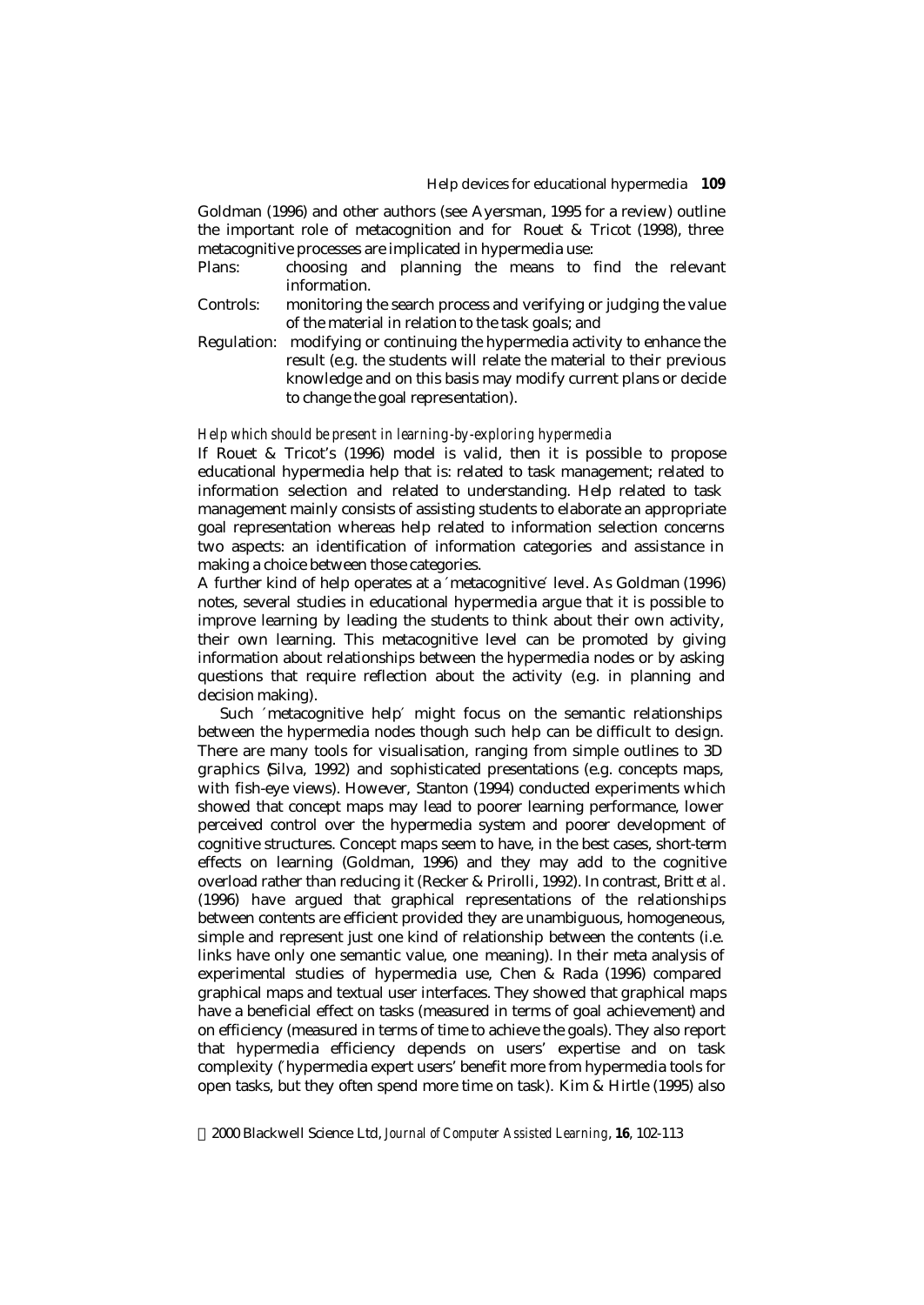found similar effects for task complexity and users' expertise.

Other ′metacognitive help′ concerns information about student activity, for example, Lin (1993) proposed:

- a notepad that students could use to jot down important ideas and explanations;
- a graphic tool that permitted students to draw diagrams of the relationships between concepts (i.e. students construct their own cognitive maps);
- a linking tool that permitted students to construct links between concepts and ideas in the text (i.e. students produce their own 'map of the material');
- an inquiry tool which students could use to highlight words and phrases whose meaning they were unsure of; and
- the option to reveal or hide annotations to the text.

However, other researchers suggest that the interest in hypermedia lies in the lack of guidance and constraints placed on students. Thus, to help students avoid getting lost, only careful design of the navigation space is needed. Suggestions include:

- the definition of *constraints* related to database structure (Tricot, 1995), in terms of ′breadth level′ and ′depth level′
- the definition of rational database *organisation principles*, where the user has to understand the content organisation independently of the actual content (Tricot & Bastien, 1996).
- *dynamic structuring* where links are defined and strengthened according to the frequency of their use (Holt & Howell, 1992; Bollen & Heylighen, 1997). Another approach consists of helping students locate themselves within the documentary space. An example of this approach is the *history list*, that is a chronological record of the nodes or addresses opened within a session. History lists can be used as a ′return′ tool or a tool to locate a specific place. However, simple history lists have the disadvantage of being linear whereas the structure of the consulted documents is often hierarchical. ′Graphic structuring′ history tools such as MosaicG offer a solution to this problem (Ayers & Stasko, 1997). The guided tour and even page turns are useful ways to discover the content range and organisation of hypermedia. The problem is that they either create a linearisation of the structure imposed by the author of the guided tour or use a search algorithm requested by the student. Such browsing tools therefore have their limitations.

# **Discussion learning situations, cognitive activities and design of help systems**

Two main sources can be used in designing educational hypermedia and this paper draws on both domains. On the one hand, computer–human interaction provides design frameworks and general tools while the psychology of education provides learning theories that relate to educational practice.

This paper has argued that it is useful to distinguish learning-by-doing, by-instruction, and -by-exploring. In learning-by-doing situations, it is noted that the design of materials can be improved by reducing the split-attention effect (e.g. by integrating different information sources or by presenting some material in auditory form); by providing analogies and information about

2000 Blackwell Science Ltd, *Journal of Computer Assisted Learning*, **16**, 102-113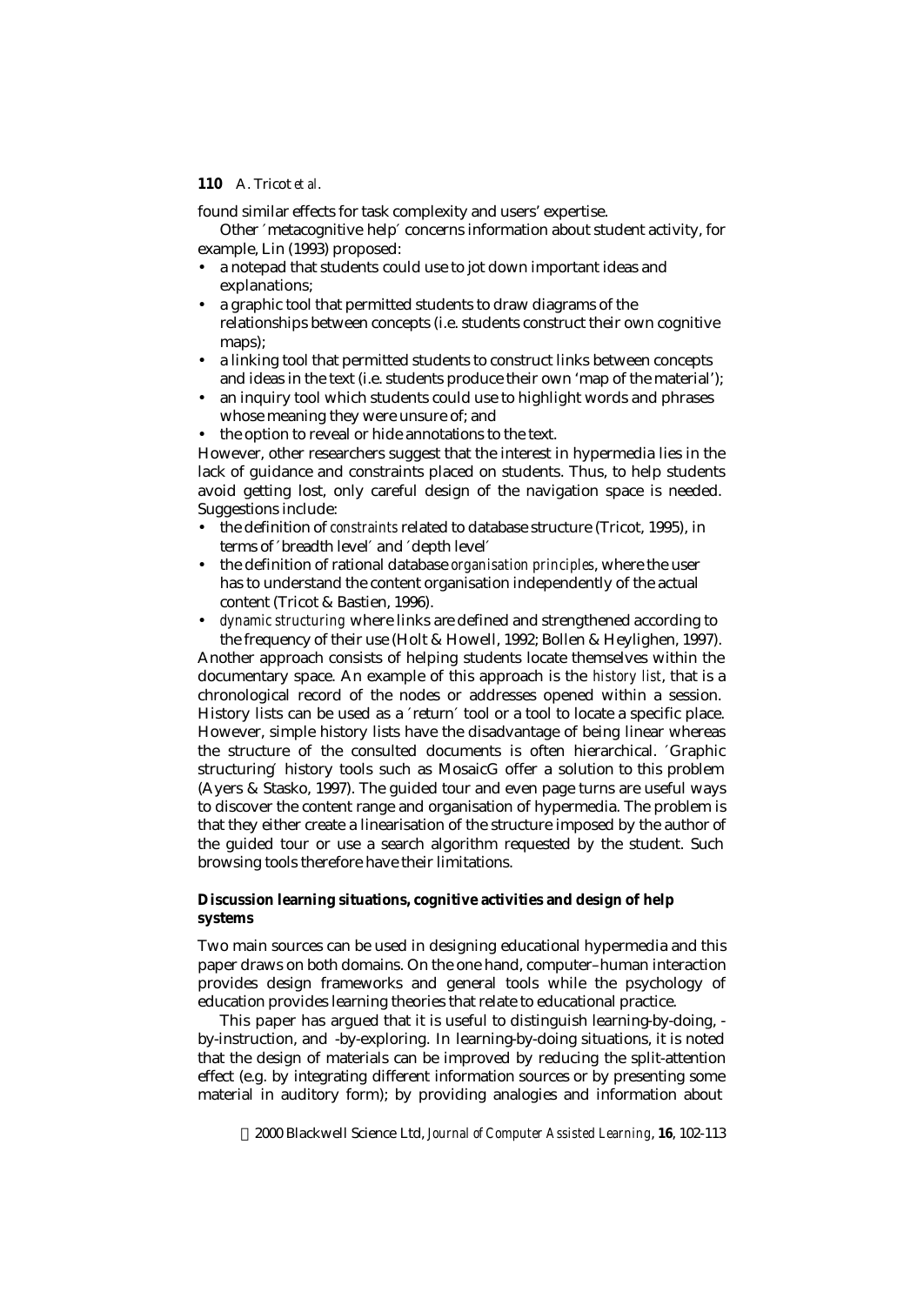results and by managing the various information levels involved in the task. In learning-by-instruction it is useful to include word definitions (or examples) in new formats (pop-up, additional speech); to adapt the materials dynamically to students goals through structural aids and to use dynamic representations to illustrate phenomena and to represent different contextual settings of a concept. In learning-by-exploring situations, some general help principles are suggested which focus on metacognitive reflection.

The design frameworks proposed by computer–human interaction include three main phases: contents or concepts analysis and structuring; navigation or scenario design and interface design.

For *contents or concepts analysis* and structuring, some authors stress that the hypermedia structure must reflect the domain structure while others consider that it must be less restrictive and reflect the associative functioning of human memory.

For *navigation and scenario design*, Tricot & Rufino (1999) distinguish the level of interaction methods and the interaction scenario. The interaction methods relate to the concrete and material aspects of interaction between user-student and the computer whereas the interaction scenario relates to the learning aspects of the interaction. For these authors the learning scenario for educational hypermedia has to be designed and related to each learning situation and no learning theory can provide a ′ready to use′ or universal instructional scenario.

For *interface design* in educational hypermedia, two interface design principles are important:

- An interface defines a compatibility between, on the one hand, the user's representation (task representation and knowledge used), and on the other hand, the designer's formalism (task representation and knowledge in the system). Gamboa Rodriguez & Scapin (1997) describe precisely how task analysis can inform the design of an interface.
- Many experimental results provide useful design principles for information display, in particular regarding space and information density, special characters, colour, typography, punctuation, video characteristics, multiwindowing of the text, relations between text and figure, presentation format, space and temporal provision of diagrams.

Finally, it seems that it is important to distinguish between different types of learning situations involved in educational hypermedia, though the three types used must be refined and described much more precisely. However, it appears that in design it is useful to consider the basic cognitive activities such as ′understanding a situation', ′making hypotheses', and ′elaborating a task representation′ and consider how such activities can be supported. Hopefully, this paper gives some encouragement to this approach in the design of educational hypermedia.

## **References**

Anderson, J.R. (1983). *The Architecture of Cognition*. Harvard University Press. Cambridge.

Anzaï, Y. & Simon, H.A. (1979) The theory of learning by doing. *Psychological Review*, **86**, 2, 124–140.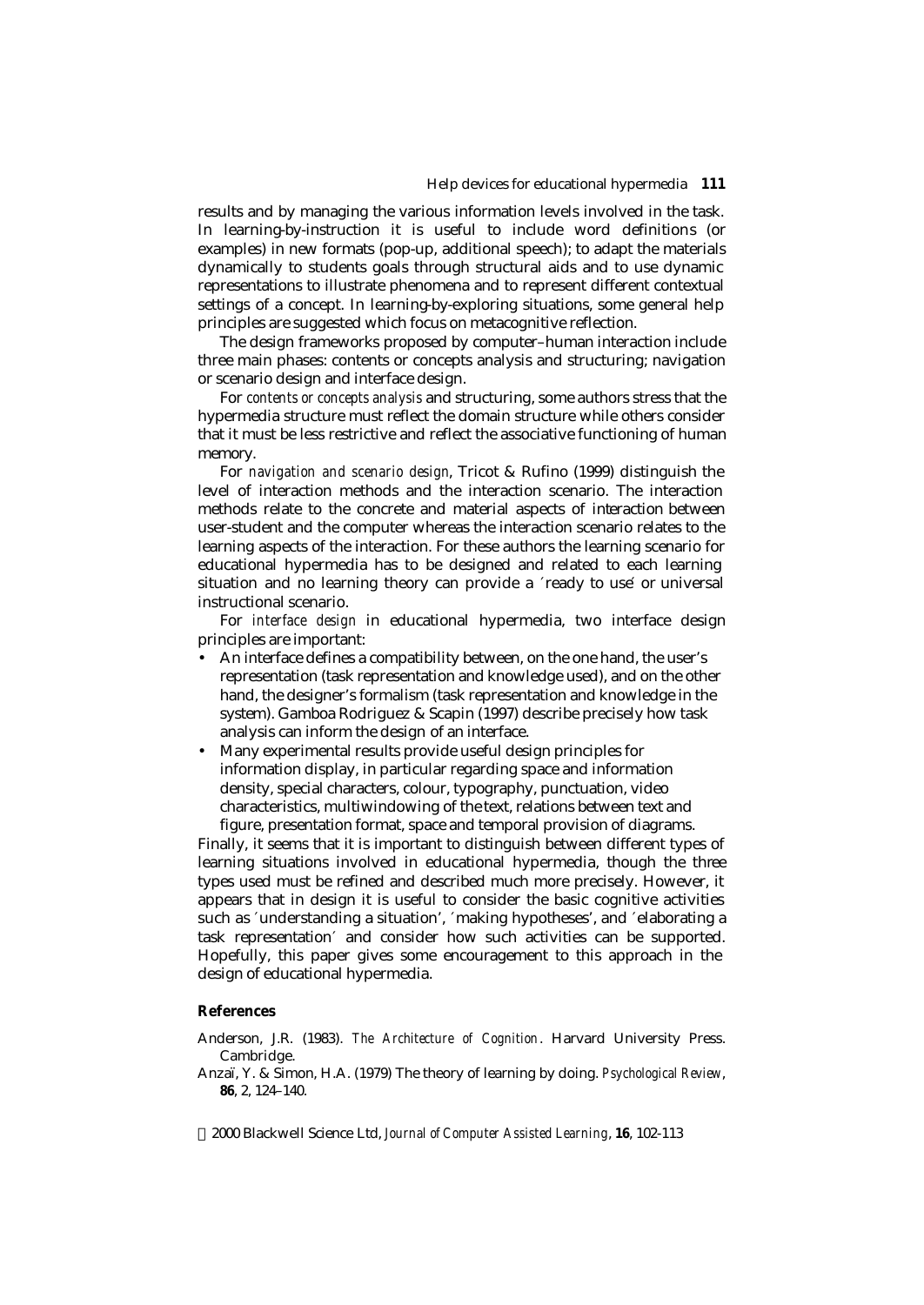- Ayers, E.Z. & Stasko, J.T. (1997) Using graphic history in browsing the WWW. *Proceedings of the Fourth International WWW Conference*. 11–14 December, Boston.
- Ayersman, D.J. (1995) Effects of knowledge representation format and hypermedia instruction in metacognitive accuracy. *Computers in Human Behavior*, **11**, 533–556.
- Bétrancourt, M. & Bisseret, A. (1998) Integrating textual and pictorial information via pop-up windows: an experimental study. *Behavior* &. *Information Technology*, **17**, 5, 263–273.
- Bollen, J. & Heylighen, F. (1997). *Dynamic and Adaptative Structuring of the WWW Based on User Navigation Patterns*. http://pespmc1.vub.ac.br/:/FlexHT/Bollen97.html.
- Britt, M.A., Rouet, J.-F. & Perfetti, C.A. (1996) Using hypertext to study and reason about historical evidence. In *Hypertext and Cognition* (eds. J.-F. Rouet, J.J. Levonen, A.P. Dillon & R.J. Spiro), pp. 43–72. Lawrence Erlbaum Associates, Mahwah, NJ.
- Bush, V. (1945) As we may think. Reprinted (1991). *From Memex to Hypertext: Vannevar Bush and the Mind's Machine* (eds. J.M. Nyce & P. Kahn). Academic Press. Boston, MA.
- Byrnes, J.P. (1992) The conceptual basis of procedural learning. *Cognitive Development*, **7**, 235–257.
- CACM (1995) Designing hypermedia applications. *Communications of the ACM*, **38**, 8.
- Carter, S.R. & Walsh, D.A. (1992) A Hypercard-based tool for studying cognitive processes in complex problem solving. *Behavior Research Methods, Instruments* &. *Computers*, **24**, 2, 286–297.
- Chen, C. & Rada, R. (1996) Interacting with hypertext: a meta-analysis of experimental studies. *Human–Computer Interaction*, **11**, 1, 125–156.
- CHI (1998) *Making the Impossible Possible.* ACM SIGCHI Conference on Human Factors Los Angeles, CA*.* http://www.acm.org/sigchi/chi98/proceedings.
- Conklin, J. (1987) Hypertext: an introduction and survey. *IEEE Computer*, **20**, 9, 17– 41.
- de Beaugrande, R. (1981) Design criteria for process models of reading. *Reading Research Quarterly*, **16**, 2, 261–315.
- de Vries, E. & de Jong, T. (1997) Using information systems while performing complex tasks: an example from architectural design. *International Journal of Human-Computer Studies*, **46**, 1, 31–54.
- Dillon, A.P. (1994). *Designing Usable Electronic Text: Ergonomics Aspects of Human Information Usage*. Taylor & Francis. London.
- Dillon, A.P. (1996) Myths, misconceptions, and an alternative perspective on information usage and the electronic medium. In *Hypertext and Cognition* (eds. J.- F. Rouet, J.J. Levonen, A.P. Dillon & R.J. Spiro), pp. 25–42. Lawrence Erlbaum, Mahwah, NJ.
- Forrester, M.A. (1994) Indications of learning processes in a hypertext environment. *IETI*, **32**, 3, 256–268.
- Fraïssé, S., Nanard, M. & Nanard, J. (1996) Generating hypermedia from specifications by sketching multimedia templates. In *Proceedings of Multimedia¢96 Conference*, pp. 120–124. ACM Press. New York, NY.
- Gamboa Rodriguez, F. & Scapin, D.L. (1997) Editing MAD\* task description for specifying interfaces, at both semantic and presentation level. In *Design, Specification and Verification of Interactive Systems' 97* (eds. M.D. Harrison & J.C. Torres), p. 193–208. Springer, New York.
- Goldman, S.J. (1996) Reading, writing and learning in hypermedia environments. In *Cognitive Aspects of Electronic Text Processing* (eds. H. van Oostendorp & S. de Mul), pp. 7–42. Ablex Publishing, Norwood, NJ.
- Holt, P.O. & Howell, G. (1992) Making connections: The logical structuring of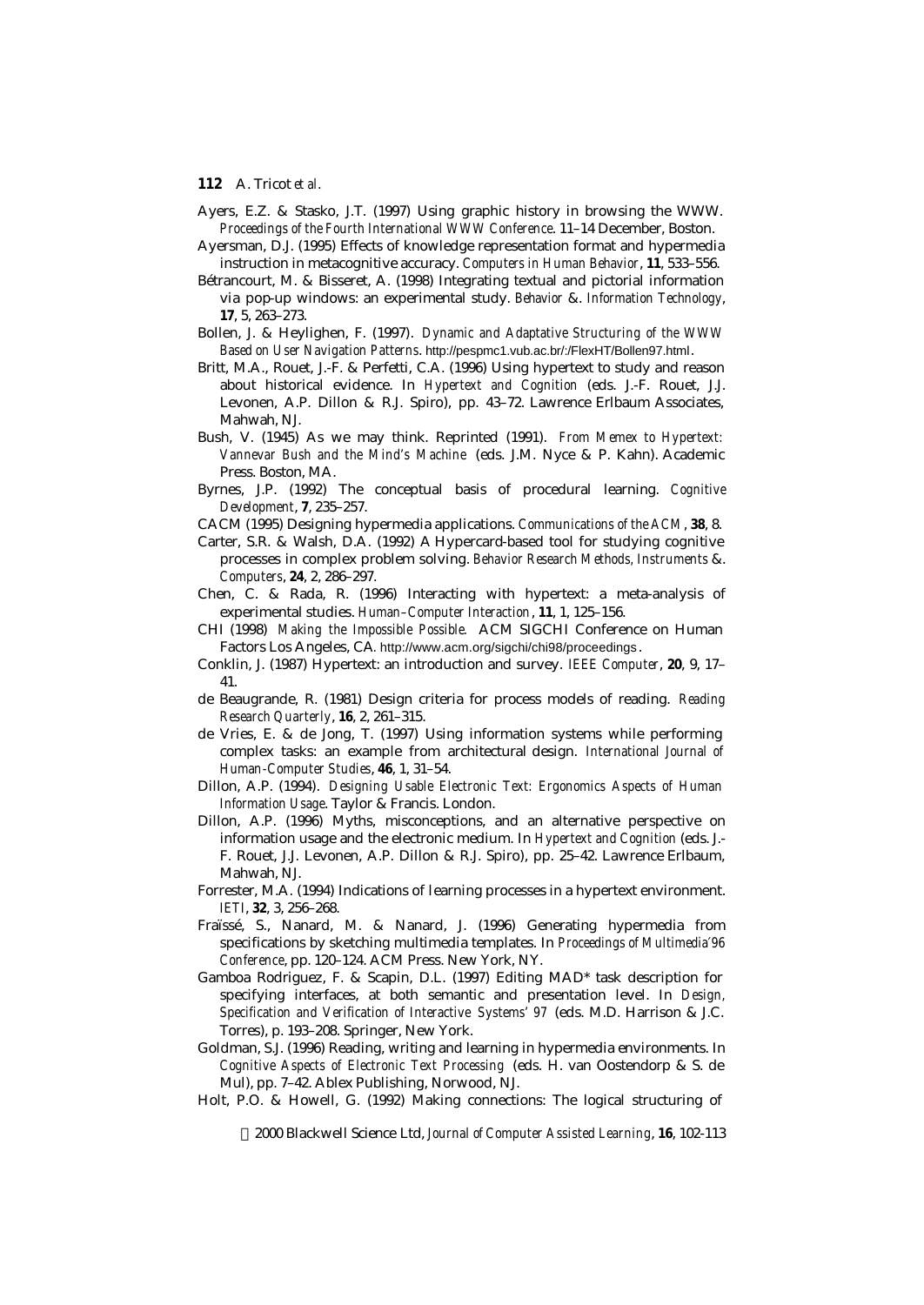hypertext documents. *Instructional Science*, **21**, 169–181.

- Jacobs, G. (1992) Hypermedia and discovery-based learning: a historical perspective. *British Journal of Educational Psychology*, **23**, 2, 113–121.
- Jacobson, M.J. & Spiro, R.J. (1995) Hypertext learning environments, cognitive flexibility, and the transfer of complex knowledge: an empirical investigation. *Journal of Educational Computing Research*, **12**, 4, 301–333.
- Jonassen, D.H. & Wang, S. (1993) Acquiring structural knowledge from semantically structured hypertext. *Journal of Computer–Based Interaction*, **20**, 1, 1–8.
- Kalyuga, S., Chandler, P. & Sweller, J. (1998) Levels of expertise and instructional design. *Human Factors*, **40**, 1–17.
- Katz, S., Lesgold, A., Eggan, G. & Greenberg, L. (in press) Student's use of hypergraphic advising tools in a learning-by-doint system for electronic troubleshooting. In *Multimedia Learning: Cognitive and Instructional Issues* (eds. J.- F. Rouet, J.J. Levonen & A. Biardeau). Elsevier Science. London.
- Kim, H. & Hirtle, S.C. (1995) Spatial metaphors and disorientation in hypertext browsing. *Behavior* &. *Information Technology*, **14**, 4, 239–250.
- Kintsch, W. (1986) Learning from text. *Cognition and Instruction*, **3**, 87–108.
- Lin, X. (1993) Far transfer problem solving in a non-linear computer environment: the role of self regulated learning process. Unpublished PhD Thesis, University of Purdue.
- Linard, M. (1995) New debates on learning support. *Journal of Computer Assisted Learning*, **11**, 239–253.
- Lowe, R. (in press) Interactive animated diagrams: What information is extracted? In *Multimedia Learning: Cognitive and Instructional Issues* (eds. J.-F. Rouet, J.J. Levonen & A. Biardeau). Elsevier Science. London.
- Mannes, S. (1988) A theoretical interpretation of learning vs. memorizing text. *European Journal of Psychology of Education, Special Issue III*, **2**, 157–162.
- Martindale, M.J. (1993) Mental models and text schemas: Why computer based tutorials should be considered a communication medium. *Journal of Computer-Based Instruction*, **20**, 4, 107–112.
- Mayer, R.E. & Anderson, R.B. (1992) The instructive animation: Helping students build connections between words and pictures in multimedia learning. *Journal of Educational Psychology*, **84**, 444–452.
- Mayer, R.E. (1983) Can you repeat that? Qualitative effects of repetition and advance organizers on learning from science prose. *Journal of Educational Psychology*,**75**, 40–49.
- Mayer, R.E. & Sims, V.K. (1994) From whom is a picture worth a thousand words? Extensions of a dual coding theory of multimedia learning. *Journal of Educational Psychology*, **86**, 3, 389–401.
- Nelson, T.H. (1965) A file structure for the complex, the changing and the indeterminate. *Proceedings of the 20th ACM National Conference*. ACM Press. New York, NY.
- Oliver, R. & Omari, A. (1999) Using online technologies to support problem based learning: Learners' responses and perceptions. *Australian Journal of Educational Technology*, **15**, 1, 58–79.
- Pierre, C. (1995) *Apprentissage par l'action. Perspective développementale* (Learning by doing, developmental perspective). Unpublished PhD Thesis, University of Paris V.
- Punyashloke, M., Spiro, R.J. & Feltovich, P.J. (1996) Technology, representation and cognition: The prefiguring of knowledge in cognitive flexibility hypertexts. In *Cognitive Aspects of Electronic Text Processing* (eds. H. van Oostendorp & S. de Mul), pp. 287–306. Ablex Publishing, Norwood, NJ.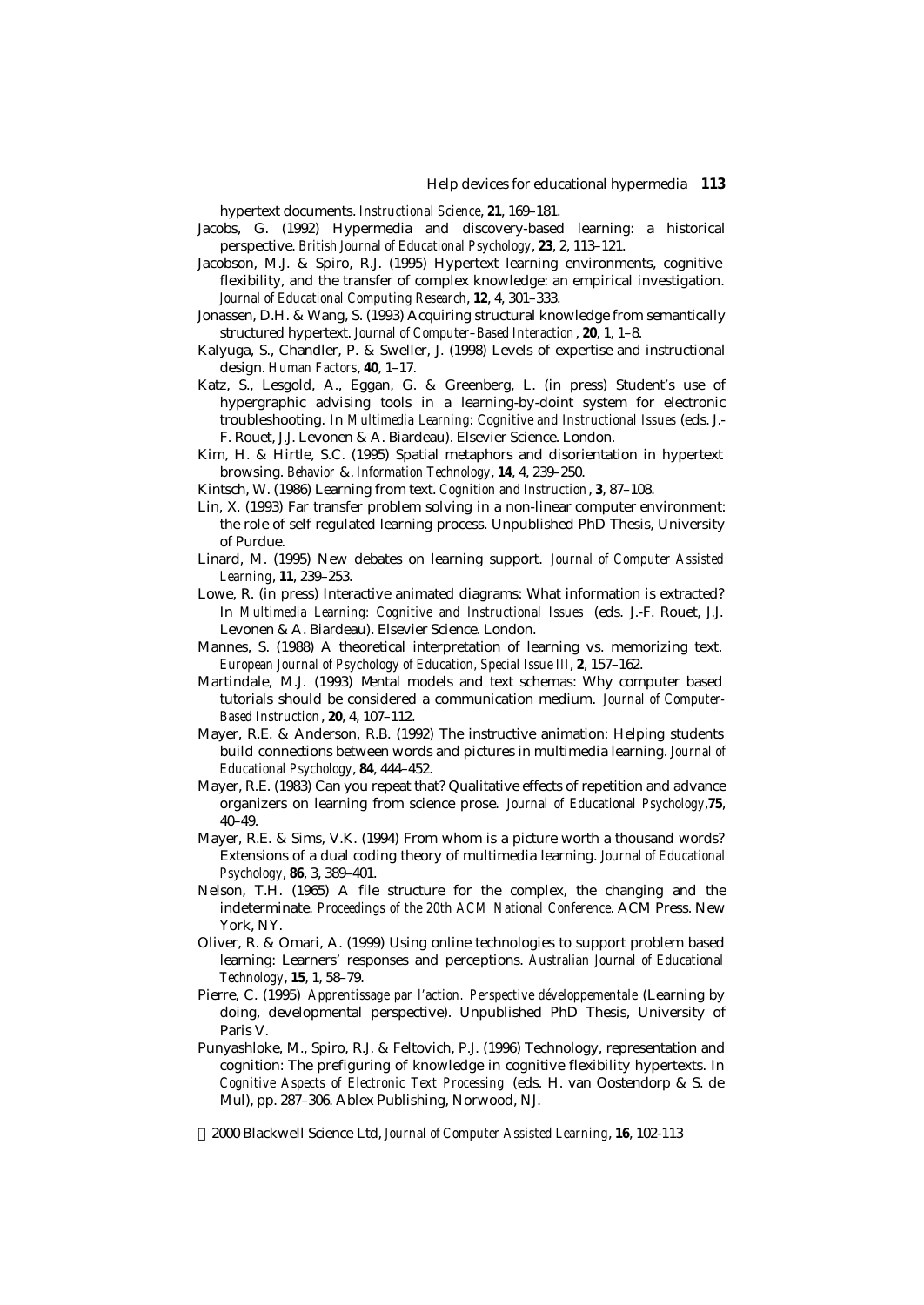- Recker, M.M. & Prirolli, P. (1992) Student strategies for learnng programming from a computational environment. In *Proceedings of the Second International Conference on ITS*, pp. 382–394. Springer Verlag, Berlin.
- Rouet, J.-F. & Tricot, A. (1996) Task and activity models in hypertext usage. In *Cognitive Aspects of Electronic Text Processing (eds. H.van Oostendorp & S.de Mul),* pp. 239–264. Ablex Publishing. Norwood, NJ.
- Rouet, J.-F. & Tricot, A. (1998) Chercher de l'information dans un hypertexte: vers un modèle des processus cognitifs. In *Les Hypermedias, Approches Cognitives et Ergonomiques* (eds. A. Tricot & J.-F. Rouet), pp. 57–74. Hermès, Paris.
- Silva, A.P. (1992) Hypermedia, influence of interactive freedom degree in learning processes. In *Hypermedia Courseware, Structures of Communication and Intelligent Help* (ed. A. Oliveira), pp. 145–156. Springer Verlag, Berlin.
- Spiro, R.J. & Jehng, J.C. (1990) Cognitive flexibility and hypertext: Theory and technology for the non-linear and multidimensional traversal of complex subject matter. In *Cognition, Education and Multimedia: Exploring Ideas in High Technology* (eds. D. Dix & R.J.Spiro), pp. 163–205. Lawrence Erlbaum Associates, Hillsdale,NJ.
- Spiro, R.J., Vispoel, W.L., Schmitz, J., Samarapungavan, A. & Boerger, A. (1987) Knowledge acquisition for application: Cognitive flexibility and transfer in complex content domains. In *Executive Control Processes in Reading* (eds. B.C. Britton & S. Glynn), pp. 177–199. Lawrence Erlbaum Associates, Hillsdale,NJ.
- Stanton, N.A. (1994) Exploration into hypertext: spatial metaphor considered harmful. *ETTI*, **31**, 4, 276–294.
- Stanton, N.A. & Barber, C. (1992) An investigation of styles and strategies in selfdirected learning. *Journal of Educational Multimedia and Hypermedia*, **1**, 2, 147–167.
- Swan, K. (1994) History, hypermedia, and criss-crossed conceptual landscapes. *Journal of Educational Multimedia and Hypermedia*, **3**, 2, 120–139.
- Sweller, J. & Chandler, P. (1994) Why some material is difficult to learn. *Cognition and Instruction*, **12**, 185–233.
- Sweller, J. & Levine, M. (1982) Effects of goal specificity on means-ends analysis and learning. *Journal of Experimental Psychology: Learning, Memory and Cognition*, **8**, 463–474.
- Sweller, J., Chandler, P., Tierney, P. & Cooper, M. (1990) Cognitive load as a factor in the structuring of technical material. *Journal of Experimental Psychology: General*, **119**, 176–192.
- Sweller, J., van Merrienboer, J. & Paas, F. (in press) Cognitive architecture and instructional design. *Educational Psychology Review*, in press.
- Tindall-Ford, S., Chandler, P. & Sweller, J. (1997) When two sensory modes are better than one. *Journal of Experimental Psychology: Applied*, **3**, 257–287.
- Tricot, A. (1995) *Modélisation des processus cognitifs impliqués par la navigation dans les hypermedia*. (Modelling cognitive processes involved in navigating in hypermedias). Unpublished PhD Thesis, University of Provence.
- Tricot, A. & Bastien, C. (1996) La conception d'hypermédias pour l'apprentissage: structurer des connaissances rationnellement ou fonctionnellement? In *Hypermedia et Apprentissages 3* (eds. E. Bruillard, J.-M. Baldner & G.L. Baron), pp. 57–72. Presses de l'INRP, Paris.
- Tricot, A. & Rufino, A. (1999) Modalités et scénarios d'interaction dans des hypermédias d'apprentissage. *Revue des Sciences de l'Éducation, numéro thématique,* XXV, **1**, 105–129.
- van Lehn, K. (1991) Problem solving and cognitive skill acquisition. In *Foundations of Cognitive Science* (ed. M.I. Posner), pp. 527–580. MIT Press, Cambridge, MA.
- van Oostendorp, H. & Hofman (1998) L'effet cognitif de la carte de contenus d'un